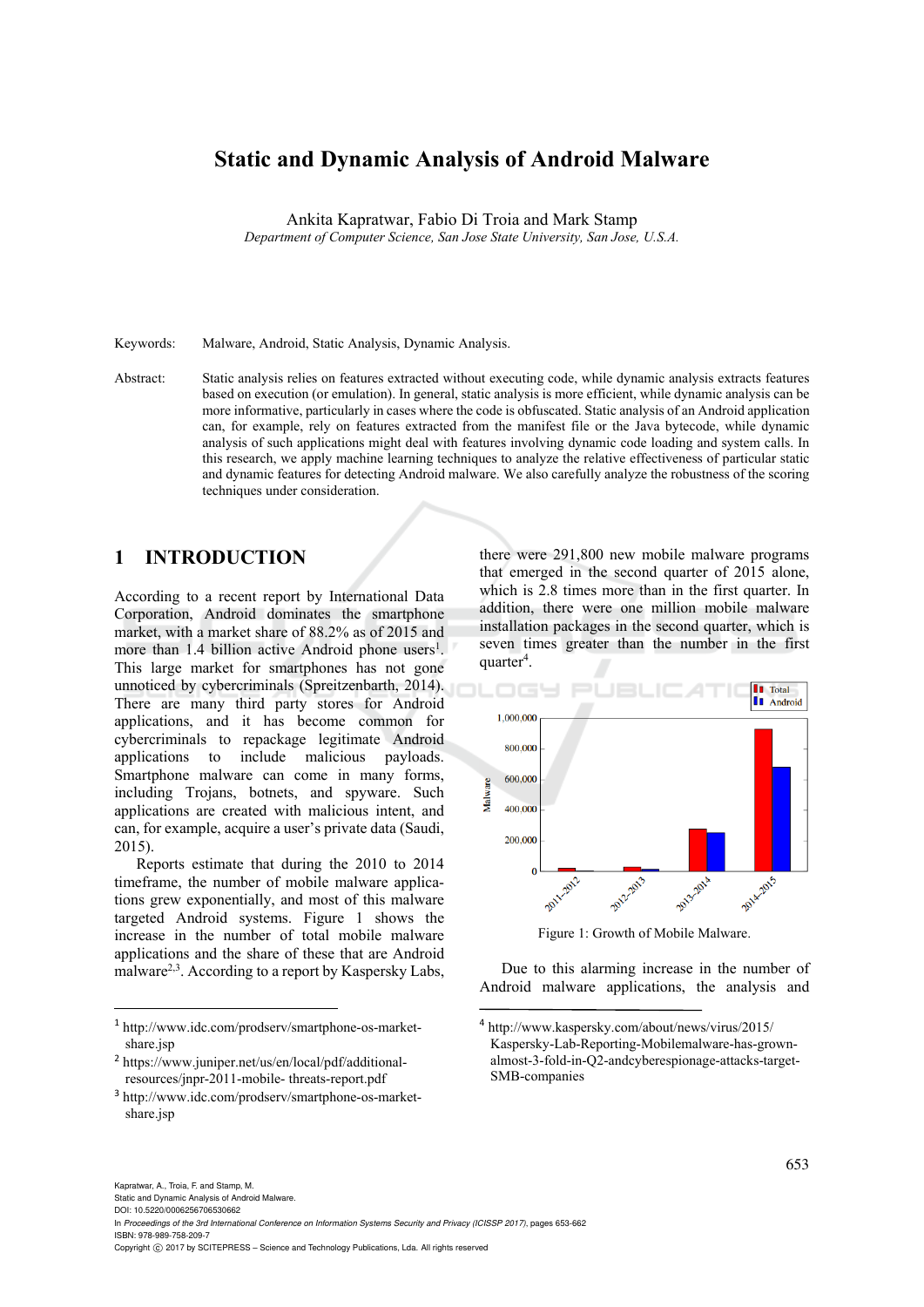detection of Android malware has become an important research topic. Many Android malware detection and classification techniques have been proposed and analyzed in the literature, some of which we briefly review later in this paper.

To collect the features used to analyze malware, we can rely on static or dynamic analysis—or some combination thereof. Static analysis relies on features that are collected without executing the code. In contrast, for dynamic analysis we execute (or emulate) the code. Static analysis is usually more efficient, since no code execution is required. Dynamic analysis can be more informative, since we only analyze code that actually executes. However, with dynamic analysis we may not not see all execution paths, which can limit our overall view of the code.

Static analysis of Android malware can rely on Java bytecode extracted by disassembling an application. The manifest file is also a source of information for static analysis. One specific disadvantage of such static analysis is that it is blind to dynamic code loading, that is, static analysis fails to deal with parts of the code that are downloaded during execution. In contrast, dynamic analysis can examine all code that is actually executed by an application.

In this paper, we consider Android malware detection based on static and dynamic features. The static features we consider are based on permissions extracted from the manifest file, while our dynamic analysis is based on system calls extracted at runtime. We analyze the effectiveness of these techniques individually and in combination. We also perform a robustness analysis, and carefully consider the interplay between the static and dynamic features.

This paper is organized as follows. In Section 2, we discuss relevant background topics, including a brief overview of the Android operating system, a brief literature survey, and a high level view of the machine learning techniques used in this research. Section 3 discusses the dataset used and our methodology for extracting static and dynamic features. Section 4 provides our experimental results. Finally, in Section 5 we give our conclusion and suggestions for the future work.

## **2 BACKGROUND**

In this section, we discuss relevant background topics. Our focus here is on previous related work, while we also give an overview of the Android OS. we take a brief look at different types of Android malware from a high-level perspective, and we discuss the various machine learning techniques that are used in our analysis.

# **2.1 Overview of Android OS**

Figure 2 illustrates the Android software stack, where the items in green are the written in  $C/C++$  while the blue items are written in Java and executed using the Dalvik VM<sup>5</sup>. The Android Linux Kernel is a modified Linux Kernel which includes wake locks, binder IPC drivers, and other features that play a critical role in a mobile embedded platform<sup>6</sup>. The libraries plays a role in optimizing CPU usage, memory consumption, and also contains the audio and video codecs for the device.



Figure 2: Android architecture (Abah, 2015).

The Android runtime layer consists of the Dalvik virtual machine and core Java libraries. During an Android application compilation, the Java bytecode is converted into Dalvik bytecode using dx tool, which is executed on the Dalvik virtual machine. The Dalvik virtual machine is more powerful than the Java Virtual Machine in terms of multitasking capabilities.

The application framework is an abstract layer used to develop applications that rely on the underlying reusable libraries and packages. Some major components of this layer include the following<sup>7</sup>.

 $\overline{\phantom{a}}$ 

<sup>5</sup> https://os.itec.kit.edu/downloads/sa\_2010\_braehler-ste fan\_android-architecture.pdf

<sup>6</sup> https://source.android.com/devices/#Linuxkernel

<sup>7</sup> http://developer.android.com/guide/topics/manifest/mani fest-intro.html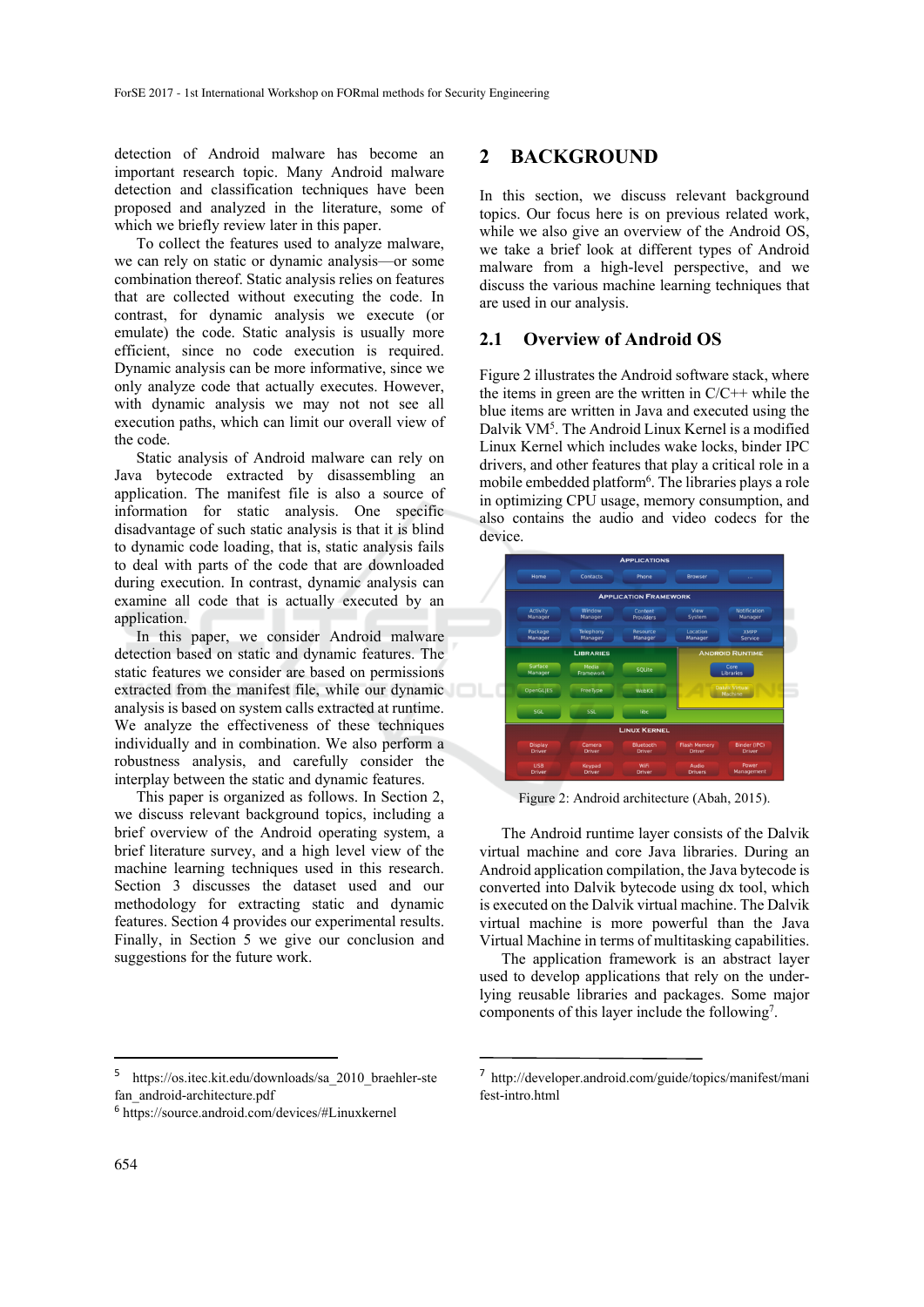- The Activity Manager provides an interface for the users to interact with the applications.
- The Intent/Notification Manager deals with messaging objects to facilitate interprocess communication with components.
- The Content Manager provides an interface to connect data in one process with code running in another process.
- The Telephony Manager deals with telephony related information, such as the International Mobile Station Equipment Identity (IMEI) number.

Applications are built on top of the Application framework, which provides for interaction between users and the device. Applications are distributed as android package (apk) files. An apk file is a signed zip archive file that includes a classes.dex file, external libraries, and the AndroidManifest.xml. This manifest file describes the abilities or privileges granted to the application, and also provides information about various application components. For example, the activities, services, intents, and broadcast receivers must be declared in this xml file. For our purposes, the most important aspect of the manifest is that it contains a list of permissions, which allows the application to access certain device components. These permissions are explicitly granted by the user at install time.

# **2.2 Android Malware**

Android malware applications primarily consist of Trojans. A typical Android Trojans might trick the user by using icons or user interfaces that mimic a benign application. Android Trojans often display a service level agreement during installation which obtains permissions to access a user's personal information, such as the phone number. The Trojan can then, for example, send SMSs to premium rate numbers in the background.

TECHNO

Android Trojans are also often used as spyware. Such malicious applications can gain access to a user's private information and send it to a private server. The main purpose of such spyware is to steal information such as phone location, bank or credit card details, passwords, text messages, contacts, on-line browsing activity, and so on. A more sophisticated implementation might also include botnet capabilities.

### **2.3 Related Work**

In the research by Feng, et al. (Feng, 2014), the authors develop Appopscopy, a semantic languagebased signature detection strategy for Android. In this approach, general signatures are created for each malware family. Signature matching is achieved using inter-component call graphs based on control flow properties. Further, the results are enhanced using static taint analysis. However, this approach seems to be fairly weak with respect to code obfuscation and dynamic code loading.

In the research by Fuchs, el al. (Fuchs, 2009), the authors analyze a tool that they call Scandroid. This scheme extracts features based on data flow. Zhou, et al. (Zhou, 2012a), analyze permissions and apply heuristic filtering to detect Android malware.

Abah, et al. (Abah, 2015), propose an approach that relies on a k-Nearest Neighbor classifier. The features collected include incoming and outgoing SMS and calls, device status, running applications and processes, and so on. In the research by Aung, et al. (Aung, 2013), the authors propose a framework that relies on machine learning algorithms based on features obtained from Android events and permissions.

Aphonso, et al. (Afonso, 2015), propose a dynamic analysis technique that relies primarily on the frequency of system calls and API calls. The main drawback of this approach is that it can detect malware only in cases where the application meets certain API level.

Taintdroid (Enck, 2014) is another dynamic analysis system. This approach analyzes network traffic to search for anomalous behavior. Finally, Maline (Dim-Jasevic, 2015) is another dynamic detection tool based on Android system call analysis.

## **2.4 Machine Learning Algorithms**

In this section, we briefly describe the categories of machine learning algorithms used in this research. For all of these algorithms, we have used the Weka<sup>8</sup> implementation.

#### **2.4.1 Random Forest**

Decision trees are one of the simplest learning techniques. However, a decision tree tends to overfit the training data, since it is a literal interpretation of the data, and provides no generalization of the

 $\overline{a}$ 

<sup>8</sup> https://weka.wikispaces.com/ARFF+%28book+ version%29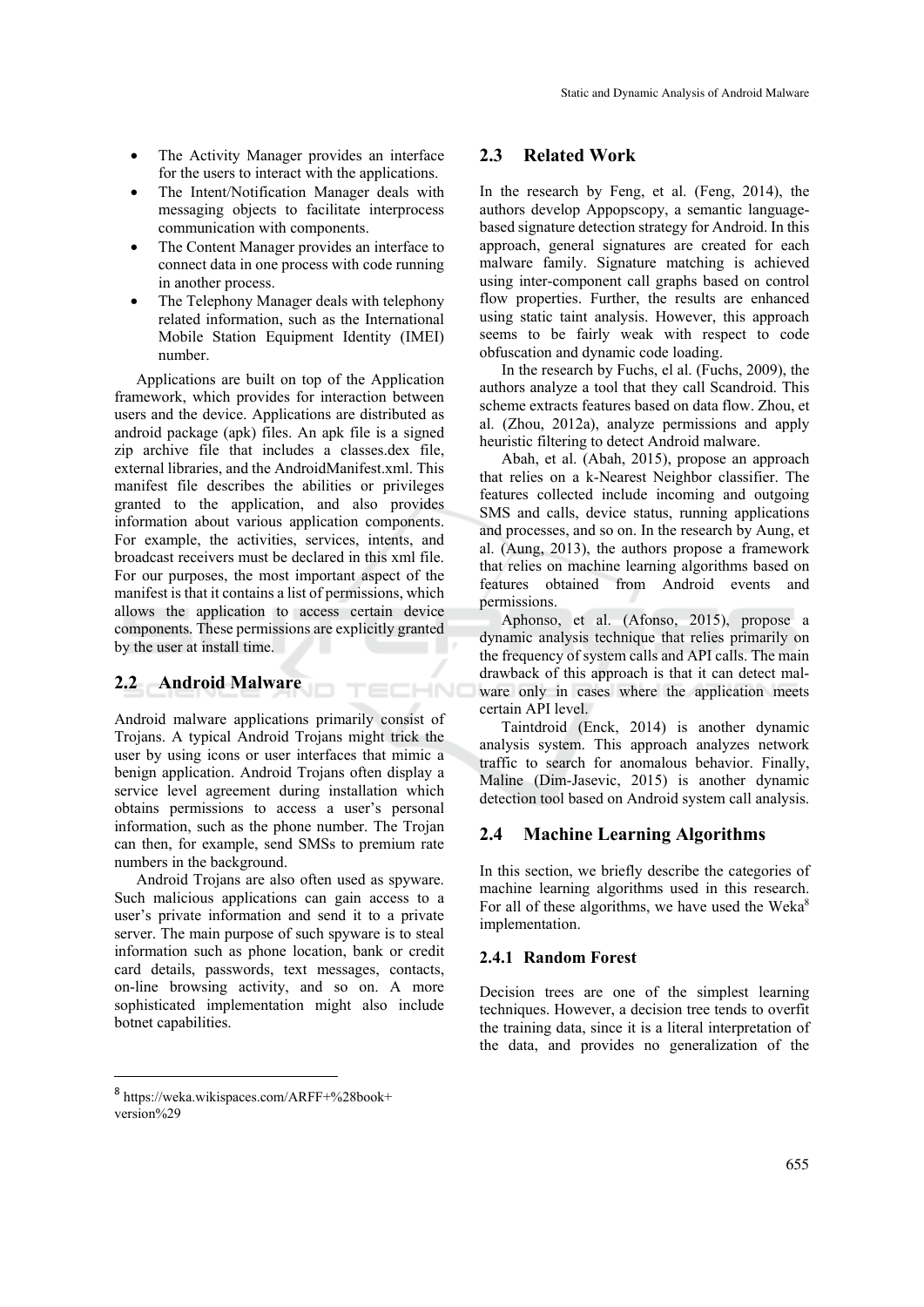training set. To partially alleviate this problem, multiple decision trees can be used, where each is trained on a subset of the training data. A random forest takes this idea one step further by also training on subsets of the classifiers (Breiman, 2013). Although much of the inherent simplicity of decision trees is lost in this process, random forests have proved to be a very strong machine learning technique over a wide variety of applications.

### **2.4.2 J.48**

The J.48 algorithm is based on a specific implementation of the decision tree algorithm known as C4.5 (Ruggieri, 2000). In this algorithm, a node for the tree is created by splitting the dataset, where the data with highest information gain is chosen at each step.

### **2.4.3 Naïve Bayes**

Naïve Bayes is a classic statistical discrimination technique, the key aspect of which is the assumption that all features are independent of each other<sup>9</sup>. Although this is unlikely to be true in reality, it greatly simplifies the computations, and Naïve Bayes has proven highly successful in many applications.

### **2.4.4 Simple Logistic**

Simple Logistic is an ensemble learning algorithm. To evaluate the base learners, this approach utilizes logistic regression (Shalizi, 2016), using simple regression functions. Similar to linear regression, it tries to find a function that will fit the training data well by computing the weights that maximize the loglikelihood of the logistic regression function.

### **2.4.5 Sequential Minimal Optimization**

The Sequential Minimal Optimization (SMO) technique is a specific implementation of Support Vector Machines (SVM) used in Weka. In SVM, the classification is determined based on a separator between two classes of labeled training data. In SVM, we maximize the "margin", i.e., the separation between the labeled training sets. Another feature of SVM is the so-called kernel trick, where data is, in effect, mapped to a higher dimensional space—with more space to work in, it is likely to be much easier to separate the training data. The SMO classifier uses either a Gaussian or a polynomial kernel (Guptil, 2013).

### **2.4.6 IBk**

The IBk algorithm is an example of a lazy learner. This instance-based learner saves all of the training samples and compares the test samples to each of the members of the training set until it finds the closest match. This algorithm is Weka's version of the wellknown k-nearest neighbor classifier<sup>10</sup>. The Weka implementation of IBk uses Euclidean distance as the default distance measure.

# **3 METHODOLOGY**

This section describes the Malware and benign dataset used in the project and the methodology used to extract features from the dataset. We also discuss various implementation details of our approach.

# **3.1 Datasets**

Since there does not appear to be a standard Android benign dataset, we generated our own. Our benign dataset application files were collected from the Google Play Store, which is considered relatively unlikely to contain malware applications. Further, each benign application was classified as such using Virustotal<sup>11</sup>, a service which aggregates information from multiple antivirus engines, website scanners, and URL analyzers.

The malware dataset used in this research was acquired from the authors of Drebin (Arp, 2014). This dataset consists of applications obtained from various secondary Android markets, Android websites, malware forums, security blogs, and the Android Malgenome Project (Zhou, 2012b). Each element of the malware dataset was classified as mal- ware based on results from Virustotal. Table 1 gives the numbers of applications in our datasets.

Table 1: Dataset Description.

| Application | Number |
|-------------|--------|
| Malware     | 103    |
| Benign      | 97     |

## **3.2 Feature Extraction**

We extracted static and dynamic features. First, we discuss the static case, and then we turn our attention to the more complex dynamic case.

 $\overline{\phantom{a}}$ 

<sup>9</sup> http://software.ucv.ro/˜cmihaescu/ro/teaching/AIR/docs/ Lab4-NaiveBayes.pdf

<sup>10</sup> http://www.statsoft.com/Textbook/kNearest-Neighbors

<sup>11</sup> https://www.virustotal.com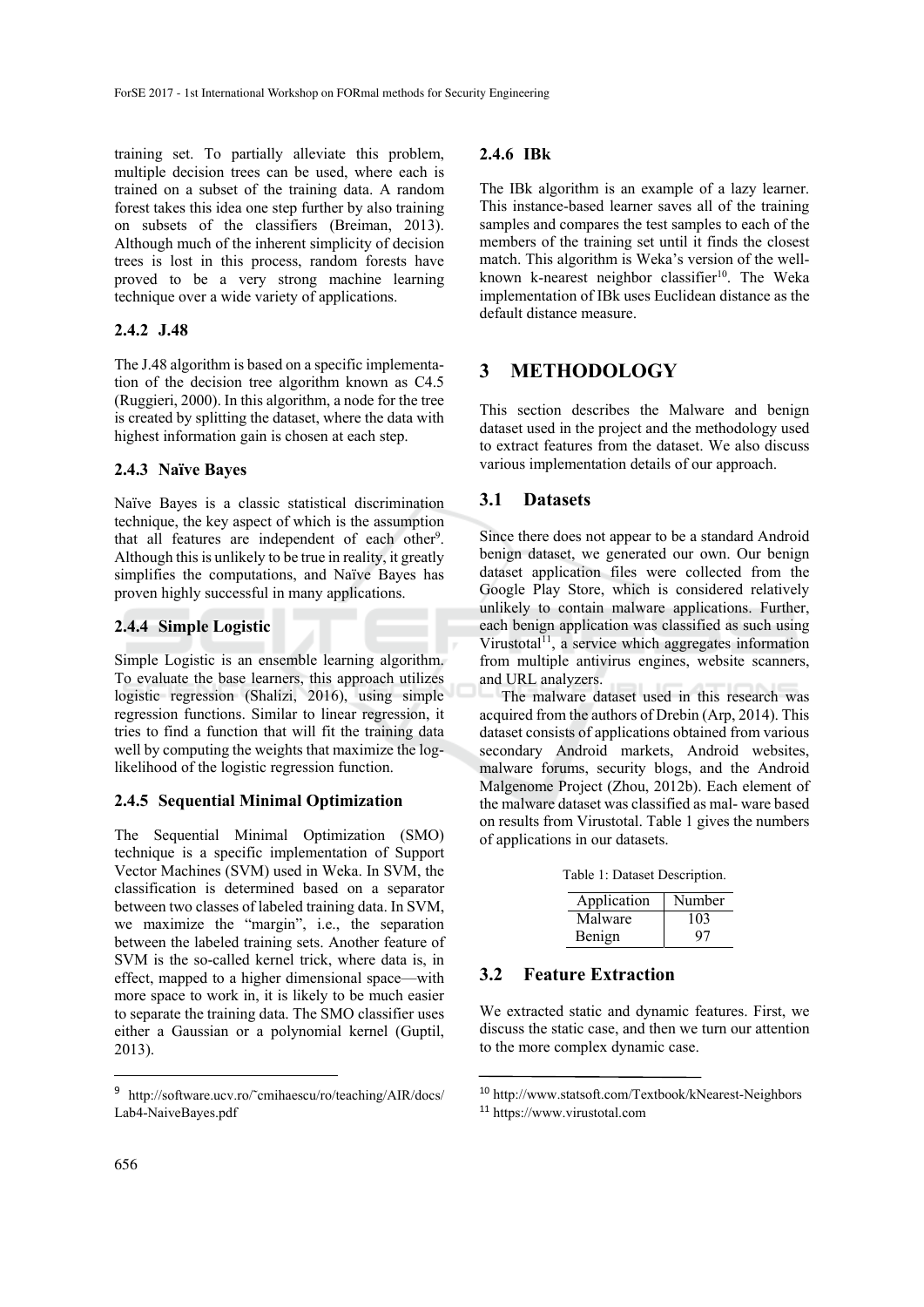### **3.2.1 Static Analysis**

As mentioned above, an Android application is in the form of an Android package, or apk, archive, which is a zip bundle. The apk archive includes the manifest, along with various other resources and folders. To extract the features of interest, we first need to reverse engineer the apk files, which we accomplished using the APK tool in Virustotal.

The file AndroidManifest.xml contains several features that could possibly be used for static analysis. Here, we focus on the permissions requested by the application. The AndroidManifest.xml contains a list of all permissions required by the application. Android uses a proprietary binary xml format, so we designed our own custom xml parser to extract the permission features from AndroidManifest.xml files.

There are a total of 135 Android permissions. We construct a binary feature vector from the extracted permissions. We denote this feature vector as  $R = (r1,$  $r2, \ldots, r135$ ), where

$$
\text{ri} = \begin{cases} 1 \text{ if the } i^{\text{th}} \text{ permission is present} \\ 0 \text{ otherwise.} \end{cases} \tag{1}
$$

Given an Android application the following steps describe the process we use to extract the permissions features.

- 1. Reverse engineer the Android application. This reverse engineering is achieved using the APK tool in Virustotal<sup>12</sup>.
	- 2. Extract the permissions requested from the AndroidManifest.xml file using our custom xml parser.
	- 3. Generate a binary feature vector, as in (1).
	- 4. Finally, we built a permission vector dataset for all the applications in our dataset store it in an ARFF<sup>13</sup> file format.

Of the 135 possible permissions, many were never requested in any of the Android applications in our datasets. These permissions were removed from consideration, since they contribute nothing to the analysis. Furthermore, some features (i.e., permissions) provide little or no useful information. Thus, to further reduce the length of our feature vectors, we have used feature selection based on a straightforward information gain calculation, which we now describe.

 $\overline{a}$ 

Table 2: Permissions and Entropy Scores.

| Information Gain | Permission                              |  |  |
|------------------|-----------------------------------------|--|--|
| 0.3507           | MOUNT UNMOUNT FILESYSTEMS               |  |  |
| 0.2372           | MANAGE DOCUMENTS                        |  |  |
| 0.2051           | READ PHONE STATE                        |  |  |
| 0.1516           | INSTALL LOCATION PROVIDER               |  |  |
| 0.1089           | SET WALLPAPER                           |  |  |
| 0.0995           | <b>VIBRATE</b>                          |  |  |
| 0.0922           | WRITE CALL LOG                          |  |  |
| 0.0838           | WAKE LOCK                               |  |  |
| 0.0813           | SET PREFERRED APPLICATIONS              |  |  |
| 0.0722           | REQUEST IGNORE<br>BATTERY OPTIMIZATIONS |  |  |

The information gain of each permission is calculated as

$$
gain(c, ri) = entropy(c) - entropy(c|ri)
$$

where c is the label (*i.e.*, either malware of benign) and ri is the ith permission feature. Here entropy $(c)$  is the information entropy. Table 2 shows the list of the top ten permissions (with respect to information gain) and their corresponding information gain. Note that higher values indicate more information is gained from the given attribute.

After eliminating permissions that never appeared and those that resulted in no information gain, we obtained a subset of 99 permissions. Further experiments enabled us to reduced these 99 nonredundant permissions. We found that using the top 87 permissions (with respect to information gain) we obtained the best results (based on the AUC, as discussed in Section 4.1, below), and hence we use a feature vectors of length 87 in all experiments reported below.

For example, a reduced permissions vector from one of the files in our malware dataset is given by

0, 0, 0, 0, 0, 0, 0, 1, 0, 0, 0, 0, 0, 0, 0, 0, 0, 0, 0, 0, 0, 0, 0,0, 0, 0, 0, 0, 0, 0, 0, 0, 0, 0, 0, 0, 0, 0, 0, 0, 0, 0, 0, 1, 0, 0,0, 0, 0, 0, 0, 0, 0, 0, 0, 0, 0, 0, 0, 0, 0, 0, 1, 0, 0, 0, 0, 0, 0,0, 0, 0, 0, 0, 0, 0, 0, 0, 0, 0, 1, 0, 0, 0, 0, 0, 0

As another example, a reduced permissions vector from our benign dataset is given by

0, 0, 0, 0, 0, 0, 0, 1, 0, 0, 0, 0, 1, 0, 0, 0, 0, 1, 0, 0, 0, 0, 0,0, 0, 0, 0, 0, 0, 0, 0, 0, 0, 0, 0, 0, 0, 0, 0, 0, 0, 0, 0, 1, 0, 0,1, 0, 0, 0, 0, 0, 0, 0, 1, 0, 0, 0, 0, 1, 0, 0, 1, 0, 0, 0, 0, 0, 0,0, 1, 0, 0, 0, 0, 1, 0, 0, 0, 0, 1, 0, 0, 0, 0, 0, 0

<sup>12</sup> https://www.virustotal.com

<sup>13</sup> https://weka.wikispaces.com/ARFF+%28book+version %29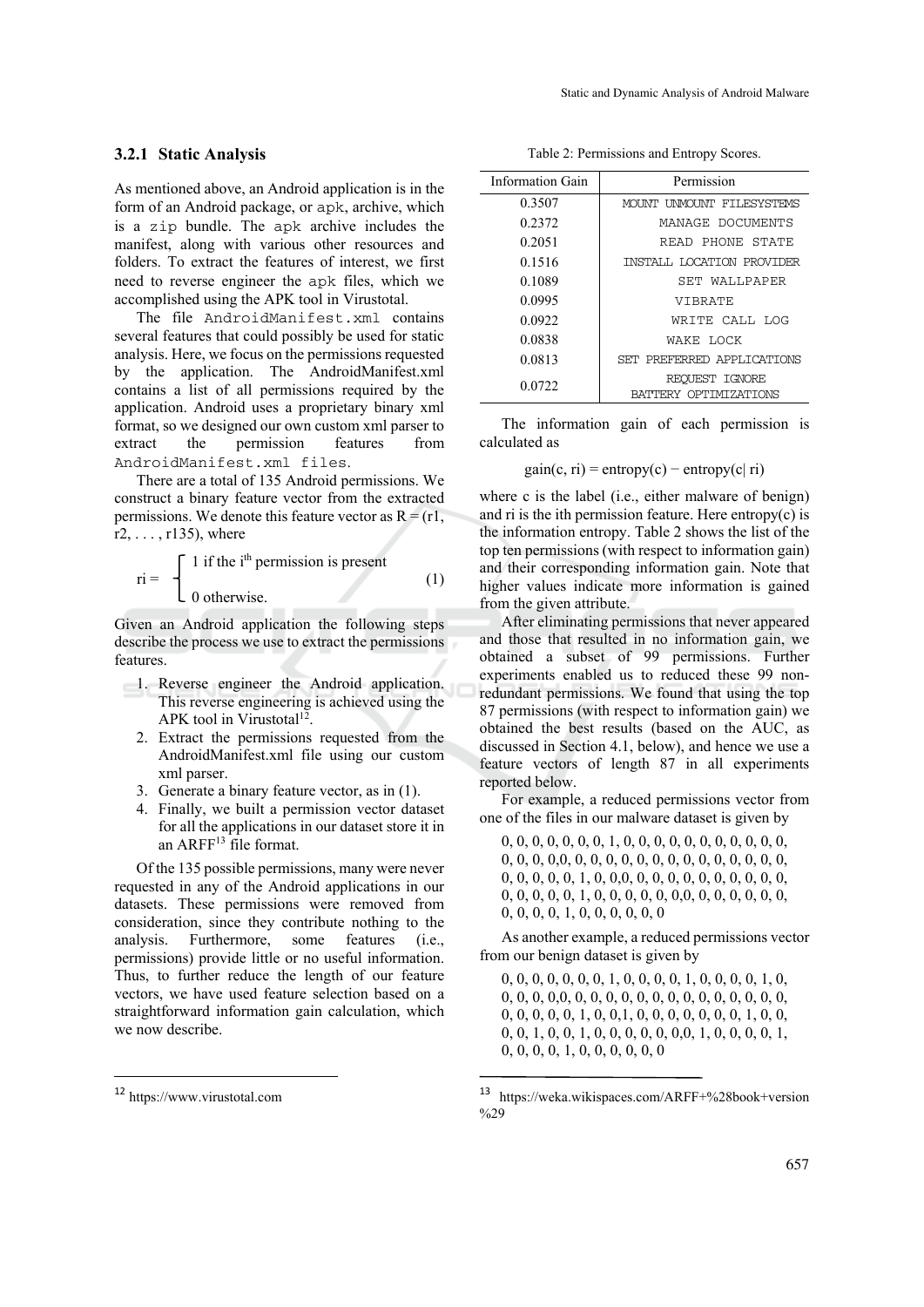### **3.2.2 Dynamic Analysis**

As expected, an Android application interacts with the operating system through system calls. We have extracted system calls using dynamic analysis. To achieve this, we have made use of the Android emulator that is included with Android Studio<sup>14</sup>. Each Android application in our dataset has been executed in a separate emulator, with the frequency of each system call recorded.

We connect to the emulator instance using the Android Debug Bridge  $(ADB)^{15}$ , which is a command line tool found in the Android SDK. The ADB comes with a so-called Monkey Runner<sup>16</sup>, which can be used to emulate random UI interactions. These events include clicks, volume interactions, touches, and so on, which trigger system calls. We record the resulting system calls using the monitoring tool Strace<sup>17</sup>

In detail, the emulation and data collection consists of the following steps.

- 1. Open the AVD Manager in Android Studio and click on Create New Device. This creates an emulator instance and runs it.
- 2. After the emulator is running, we open the terminal and navigate to the platform tools folder of the Android SDK. There we enter adb help to verify that the ADB is working as expected.
- 3. Next, we issue the command adb devices which lists the emulator ID that is running.
- 4. Assuming the Android application is named ApplicationName.apk, we give the command
	- adb install ApplicationName.apk

(via a batch file). At this point, we can verify that the application file has been installed in the emulator.

5. Next, we enter the emulator shell by typing

adb -s emulator-5646 shell

at the terminal.

6. We launch the application and check the process ID using the command

```
ps <package name>.
```

```
7. The command
```

```
strace -P <ProcessID> -c -o
```
<path in emulator>Filename.csv <package name>

begins the recording of system calls.

### 8. We start Monkey Runner using the command

adb shell -p <package name> -v 500 -s 42.

As mentioned above, this generates random events through the user interface. Simultaneously, Strace will record the frequency count of the system calls that are generated.

9. After the Monkey Runner instance stops, we ex- tract the log file using the command

adb pull <path in emulator>

<path in destination>.

Of course, the precise sequence of system calls generated will vary, depending on the random selection made by the Monkey Runner. However, the frequency of the various system calls is relatively stable for a given application.

The frequency representation of system calls carries information about the behavior of the application (Burguera, 2011). A particular system call may be utilized more in a malicious application than in a benign application, and the system call frequency representation is intended to capture such information.

Let  $C = (c1, c2, \ldots, cn)$  be the set of possible system calls available in the Android OS. Then element i in our system call feature vector contains the count for the number of occurrences of system call ci. For example, such a system call vector extracted from one instantiation of one of our benign applications is

0,0,0,0,0,0,0,2500,0,0,0,0,0,0,0,0,0,0,0,0,0,0,0,1500,0,0,0,0,0,0,1100, 0,0,0,0,0,0,0,800,0,0,0,0,1,32,0,0,753,0,0,0,36,0,0,0,0,0,0,0,0,1,0,0,0, 0,0,60,0,0,0,90,0,0,0,0,0,0,0,1,0,0,0,0,298,0,0,966,0,56,0,0,0,0,0,0,0,0, 756,0,0,0,0,0,0,0,0,0,0,0,0,0,0,0,150,0,0,0,0,0,0,110,0,0,0,0,0,0,0,0,0, 0,0,0,1,0,0,0,660,0,0,0,0,0,0,0,0,0,0,0,0,55,0,0,0,0,0,60,0,0,0,0,0,0,0,0, 0,0,0,1,0,0,0,0,298,0,0,0,87,1,0,0,0,0,0,0,0,0,82,0,0,0,0,0,0,0,0,0,0,0,0, 0,0,0,1500,0,0,0,0,0,0,1250,0,0,0,0,0,0,0,885,0,0,0,0,65,0,0,0,0,0,0,0,25, 0,0,0,0,0,0,0,1,0,0,0,0,0,0,0,0,0,9,0,0,0,0,0,0,0,1,0,0,0,0,298,0,0,0,82,1,0, 8,0,0,0,0,0,0,0,0,0,0,0,0,0,0,0,0,0,0,0,0,0,0,0,2580,0,0,0,0,0,0,1100,0,0,0, 0,0,0,0,800,0,0,0,0,1,0,0,0,0,0,0,0,00,0,0,0,0,0,0,0,0,1,0,0,0,0,0,60,0,0,0, 900,0,0,0,0,0,0,0,1,0,0,0,0,0,0,426,0,0,65

#### A system call vector from one of the Android malware application in our dataset is given by

0,0,0,0,0,0,0,8400,0,0,0,0,0,110,0,0,0,0,0,0,0,0,0,1500,0,0,0,0,0,0,1100, 0,0,0,0,0,0,0,800,0,0,0,0,1,32,0,0,6523,0,0,0,368,0,0,0,0,0,0,0,0,1,0,0,0, 0,0,60,0,0,0,90,0,0,0,0,0,0,0,0,0,0,0,0,298,0,0,966,0,5600,0,0,0,0,0,0,0,0, 756,0,0,0,0,0,0,0,0,0,0,0,0,0,0,0,150,0,0,0,0,0,0,110,0,0,0,0,0,0,0,0,0,0,0, 0,1,0,0,0,0,0,0,0,0,0,0,0,0,0,0,0,0,5865,0,0,0,0,0,600,0,0,0,0,0,0,0,0,0,0,0, 1,0,0,0,0,298,0,4260,0,0,0,0,0,0,0,0,0,0,0,82,0,0,0,0,0,0,0,0,0,0,0,0,0,0,0, 1500,0,0,0,0,0,0,1250,0,0,0,0,0,0,0,885,0,0,0,0,6500,0,0,0,2238,0,0,0,250, 0,0,0,0,62,0,0,1,0,0,0,0,0,60,0,0,0,9,0,0,0,0,0,0,0,1,0,0,0,0,298,0,5024,0, 8785,1,0,0,0,0,0,0,0,0,0,0,0,0,0,0,0,0,0,0,0,0,0,0,0,0,0,1500,0,0,0,0,0,0, 1100,0,0,0,0,0,0,0,800,0,0,0,0,0,252,0,0,0,0,0,0,0,0,0,0,0,0,0,0,0,0,0,0,0, 0,0,0,0,0,0,0,0,0,0,0,0,0,0,0,0,0,0,0,98,0,426,0,0,855

 $\overline{a}$ 

<sup>14</sup> http://developer.android.com/tools/studio/

<sup>15</sup> http://developer.android.com/tools/help/adb.html

<sup>16</sup> http://developer.android.com/tools/help/monkey.html

<sup>17</sup> http://linux.die.net/man/1/strace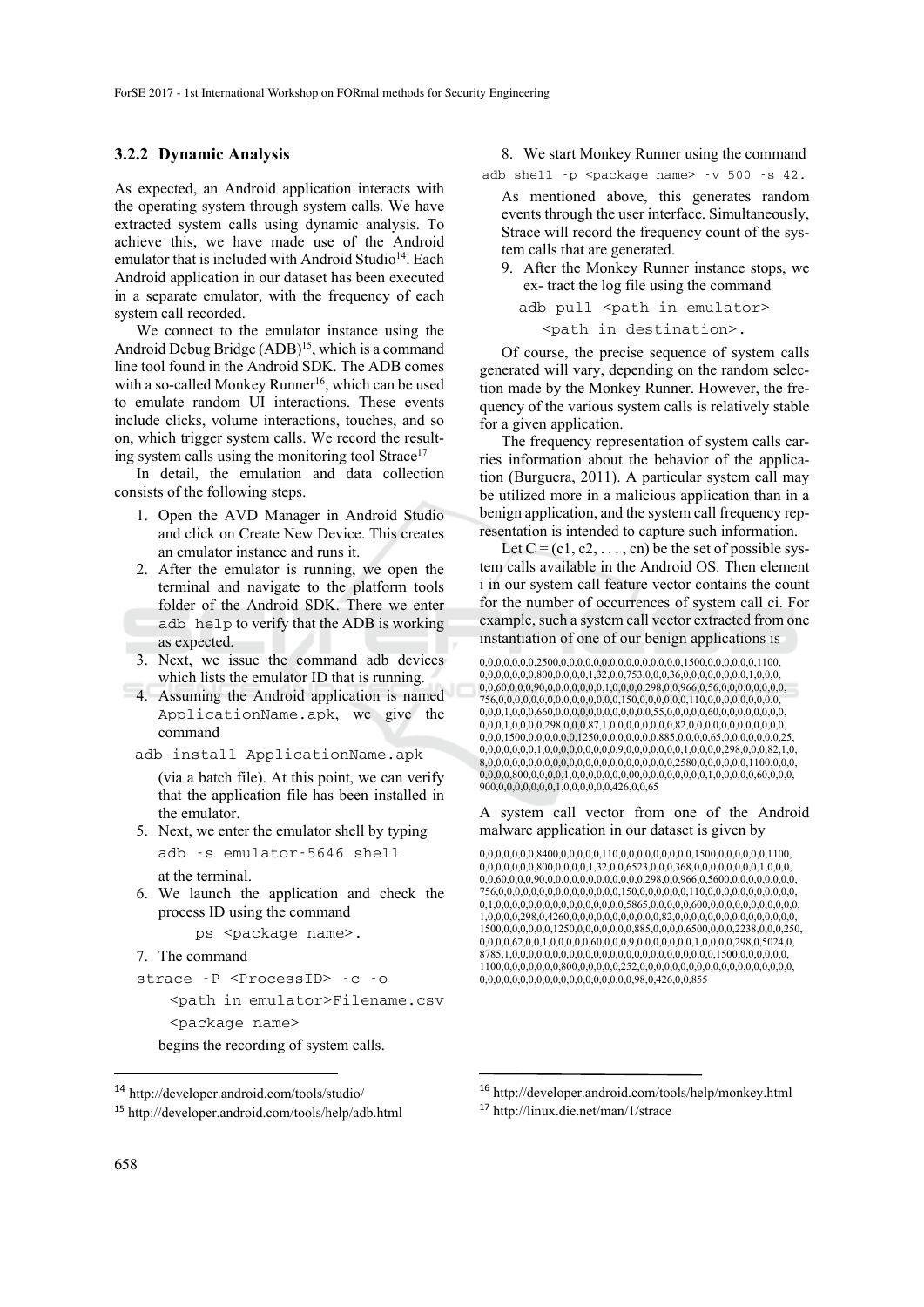| <b>Host Machine</b>                   |                               |  |  |
|---------------------------------------|-------------------------------|--|--|
| Model                                 | Dell Inspiron 15R             |  |  |
| Processor                             | Intel <sup>TM</sup> @ 1.80GHz |  |  |
| RAM                                   | 8.00 GB                       |  |  |
| <b>System Type</b>                    | 64bit OS                      |  |  |
| <b>Operating System</b>               | Windows 10                    |  |  |
| <b>Guest Machine</b>                  |                               |  |  |
| <b>Operating System</b>               | Ubuntu 12.04 LTS              |  |  |
| <b>Memory</b>                         | 226.00 GB                     |  |  |
| <b>System Type</b>                    | 32bit OS                      |  |  |
| <b>Android Emulator Configuration</b> |                               |  |  |
| Platform                              | Android Studio 1.5.1          |  |  |
| Device                                | Nexus 5                       |  |  |
| <b>Target</b>                         | Android 4.4.2- API level 19   |  |  |
| <b>CPU/ABU</b>                        | Intel Atom $(x86)$            |  |  |
| RAM                                   | 1536 MB                       |  |  |
| <b>SD</b> Card                        | 200 MB                        |  |  |

Table 3: System Configurations.

# **4 EXPERIMENTS**

We conducted several sets of experiments. First, we carried out experiments to compare the effectiveness of various machine learning algorithms in the Android malware detection context. Second, the effectiveness of classification based on the dynamic system call frequency data was analyzed. Third, the effectiveness of classification based on the static analysis of permissions data was evaluated. Finally, experiments were carried out based on combined permission and system call data. Furthermore, in each of the latter three cases, we carefully quantify the robustness of the scoring technique.

All experimental results given in this paper are based on 10-fold cross validation. That is, our malware set is randomly partitioned into 10 subsets, say, S1, S2,..., S10. Then subsets S2 through S10 are used for training, with subset S1 and the benign set reserved for testing. This training and scoring process is repeated nine more times, with a different subset reserved for testing in each iteration. The scoring results from all 10 "folds" are accumulated and considered together as one experiment. Cross validation serves to reduce the effect of any bias in the data, and it also maximizes the number of scores obtained from a given dataset.

The system configuration used for all of the experiments reported in this paper is given in Table 3.

#### **4.1 Evaluation Metric**

To evaluate the success of our experiments, we rely on the area under the ROC curve (AUC). Given a

|  |  |  | Table 4: Comparison of Machine Learning Algorithms. |
|--|--|--|-----------------------------------------------------|
|  |  |  |                                                     |

| Algorithm           | <b>Static AUC</b> | <b>Dynamic AUC</b> |
|---------------------|-------------------|--------------------|
| <b>RF100</b>        | 0.9660            | 0.8840             |
| <b>RF10</b>         | 0.9630            | 0.8229             |
| J.48                | 0.9210            | 0.7398             |
| <b>Naïve Bayes</b>  | 0.9580            | 0.5000             |
| Simple Logistic     | 0.9480            | 0.5990             |
| <b>BayesNet TAN</b> | 0.9450            | 0.7990             |
| <b>BayesNet K2</b>  | 0.9580            | 0.7990             |
| <b>SMO Poly</b>     | 0.8970            | 0.6050             |
| <b>SMO NPoly</b>    | 0.8970            | 0.6390             |
| IBk <sub>1</sub>    | 0.9160            | 0.6140             |
| IBk <sub>3</sub>    | 0.9350            | 0.5700             |
| IBk <sub>5</sub>    | 0.9340            | 0.6104             |
| <b>IBk 10</b>       | 0.9410            | 0.5844             |

scatterplot of scores for benign and malware cases, an ROC curve is a graph of the true positive rate (TPR) versus the false positive rate (FPR) as the threshold varies through the range of scores. An AUC of 1.0 indicates the ideal case, where there exists a threshold that completely separates the benign and malware scores, while an AUC of 0.5 indicates that the binary classifier is no better than flipping a coin. In general, the AUC can be interpreted as the probability that a randomly selected positive instance scores better than a randomly selected negative instance (Hand, 2001). One advantage of the AUC as compared to measuring accuracy is that no explicit thresholding is required when computing the AUC. In fact, the AUC takes all possible thresholds into account.

#### **4.2 Results**

In this section, we first compare various machine learning algorithms. Then we turn our attention to detailed analyses of detection based on static, dynamic, and combined feature sets.

#### **4.2.1 Comparison of Machine Learning Algorithms**

Table 4 shows the AUC values of different algorithms available on Weka based on (dynamic) system calls and (static) permissions. This same information is given in the form of a bar graph in Figure 3.

From these results, we see that a Random Forest with 100 trees gives the best results. Consequently, we use this algorithm in the remainder of the experiments reported in this paper.

### **4.2.2 System Calls and Permissions Analysis**

To analyze system calls, we train on the dynamically extracted feature vector containing system call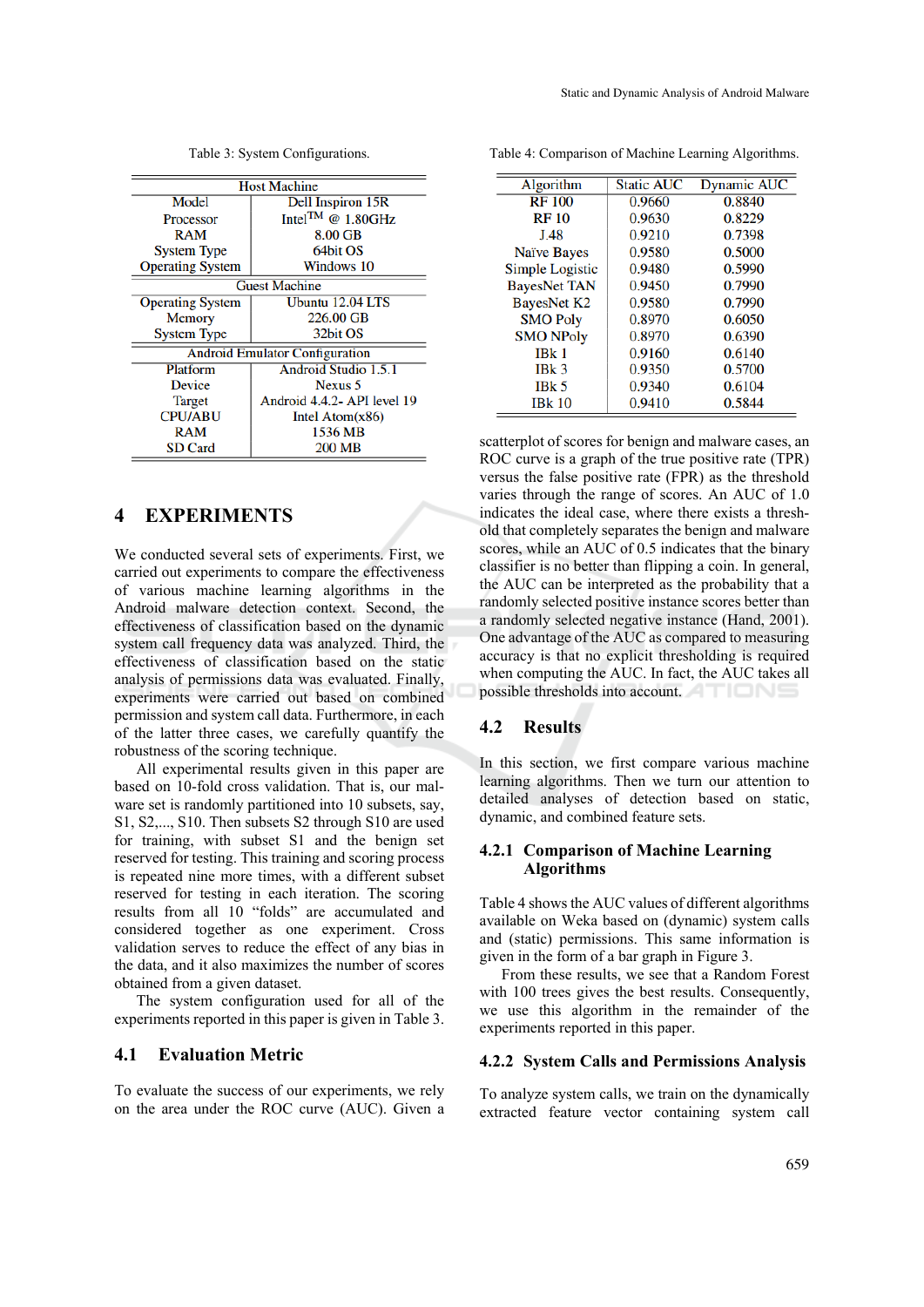

Figure 3: AUC Comparison of Machine Learning Algorithms.

frequencies. The feature extraction process is described above in Section 3.2.2. For this experiment, we obtain an AUC of 0.884, which implies that the system calls feature alone does not yield particularly strong detection result.

We also evaluated our (static) permission feature in a similar manner. Recall that this feature extraction process is described in Section 3.2.1. In this case, we obtain an AUC of 0.972. This results is quite strong and shows that a fairly simple static feature can be used to detect Android malware with high accuracy.

#### **4.2.3 Robustness Analysis**

Next, we want to analyze the robustness of each of these scoring techniques—individually, and in combination. Here, we mimic the effect of a malware developer who tries to make the permissions and system calls of Android malware look more similar to those of a benign application. Since the number of permissions and system calls tends to be much larger in mal-ware applications, we analyze the robustness of our scoring techniques when these numbers are reduced in the malware applications.

The results in Figure 4(a) show the effect of reducing the number of permissions. The analogous results for system calls are given in Figure 4(b).

As can be seen from Figure 4, reducing the number of system calls has a limited effect, while

even a slight reduction in the number of permissions can have a large effect.

The static and dynamic features considered here can easily be combined, and hence it is important to analyze their robustness in combination. This experiment has been conducted, with the results given in the form of 3-dimensional graph in Figure 5.

From the results in Figure 5, we can clearly see the interplay between permissions and system calls is somewhat more complex than might be expected from merely viewing the permissions and system calls independently, as in Figure 4. While it is necessary that the malware writer reduce the number of permissions, unless this is accompanied by a significant reduction in the number of system calls, fairly strong detection results can still be obtained in the combined case.

# **5 CONCLUSION AND FUTURE WORK**

For Android malware detection, we have observed that a simple static feature based on permissions is significantly more informative than a dynamic feature based on system calls. This is, perhaps, somewhat surprising, since in much of the malware detection literature, system calls are treated as essentially the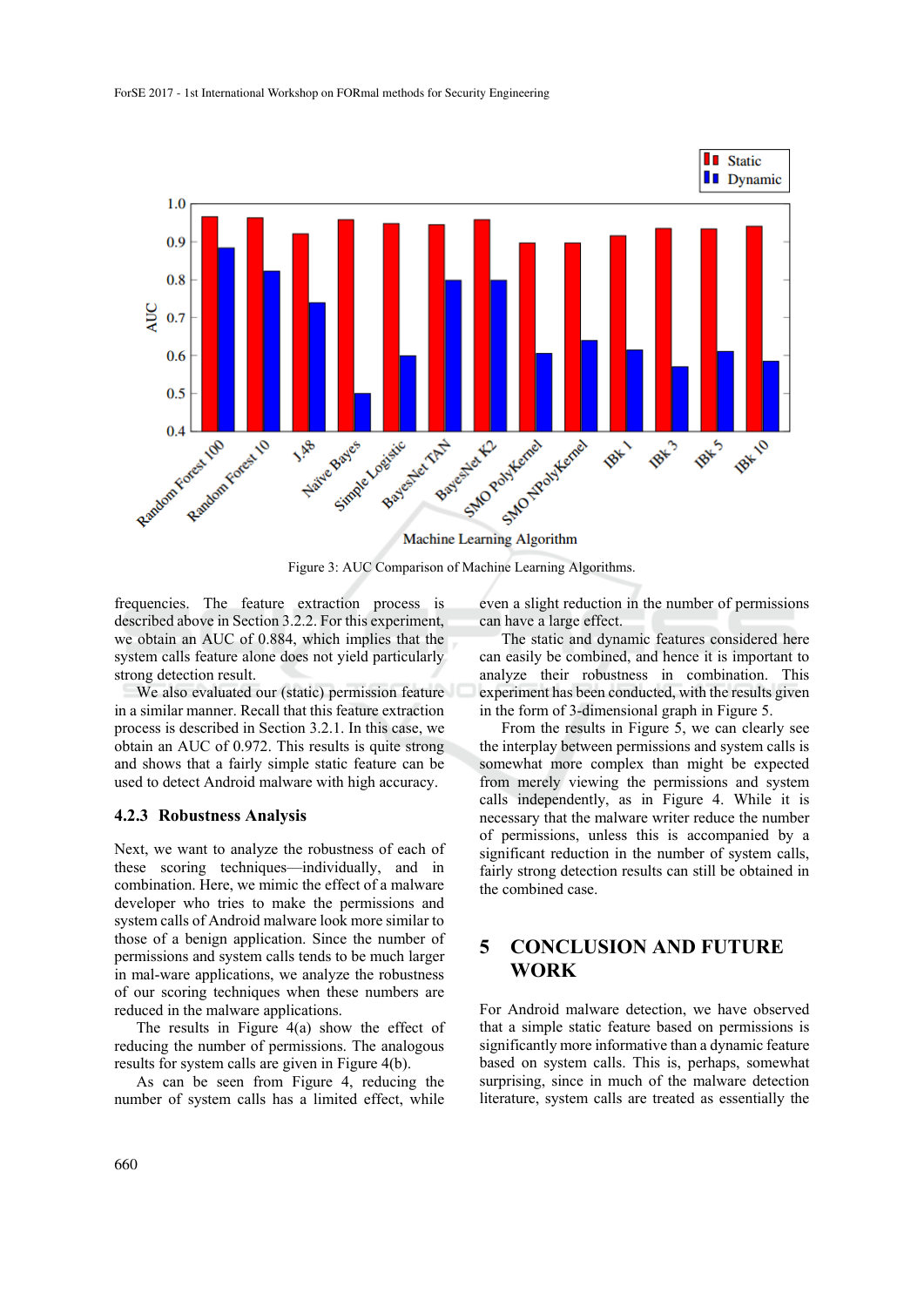

Figure 4: Robustness of Permissions and System Calls Separately.

"gold standard" for detection (Tamada, 2007; Vemparala, 2016; Wang, 2009).

The robustness analysis in this paper shows that even a slight reduction in the number of permissions can have a substantial benefit, from the malware writer's perspective. Furthermore, although the dynamic system call feature is not particularly strong, it is relatively robust, so that it can serve a useful purpose when combined with other features.

For future work, the combined feature set can be evaluated using other machine learning techniques. Also, our dynamic features were collected using Monkey Runner, which could fail to execute the malicious parts of the code. A more intelligent approach to extracting the system calls might yield stronger detection results—at the cost of greater complexity and more work.



Figure 5: Robustness of System Calls and Permissions in Combination.

# **REFERENCES**

Abah, J., e. a. (2015). A machine learning approach to

anomaly-based detection on android platforms. *International Journal of Network Security and Its Applications, 7(6):15–35*.

- Afonso, V., M. e. a. (2015). Identifying android malware using dynamically obtained features. *Journal of Computer Virology and Hacking Techniques, 11(1):9– 17*.
- Arp, D., e. a. (2014). Drebin: Efficient and explainable detection of android malware in your pocket. *21th Annual Network and Distributed System Security Symposium (NDSS)*.
- Aung, Z., e. a. (2013). Permission-based android malware detection. *International Journal of Scientific Technology Research, Volume 2, Issue 3*.
- Breiman, L., e. a. (2013). Random forests. Burguera, I., e. a. (2011). Crowdroid: behavior-based malware detection system for android. *Proceedings of the 1st ACM Workshop on Security and Privacy in Smartphones and Mobile Devices, pp.15–26*.
- Dimjasevic, M., e. a. (2015). Evaluation of android malware detection based on system calls.
- Enck, W., e. a. (2014). Taintdroid: An information-flow tracking system for realtime privacy monitoring on smartphones. *ACM Transactions on Computer Systems, 32(2):1–29*.
- Feng, Y., e. a. (2014). Apposcopy: semantics-based detection of android malware through static analysis. *Proceedings of the 22nd ACM SIGSOFT International Symposium on Foundations of Software Engineering, 576–587*.
- Fuchs, P., e. a. (2009). Scandroid: Automated security certification of android applications. *Technical Report CSTR-4991, Department of Computer Science, University of Maryland,College Park*.
- Guptil, B. (2013). Examining application components to reveal android malware.
- Hand, J., e. a. (2001). A simple generalisation of the area under the roc curve for multiple class classification problems, 45(2):171-186.
- Ruggieri, S. (2000). Efficient c4.5.